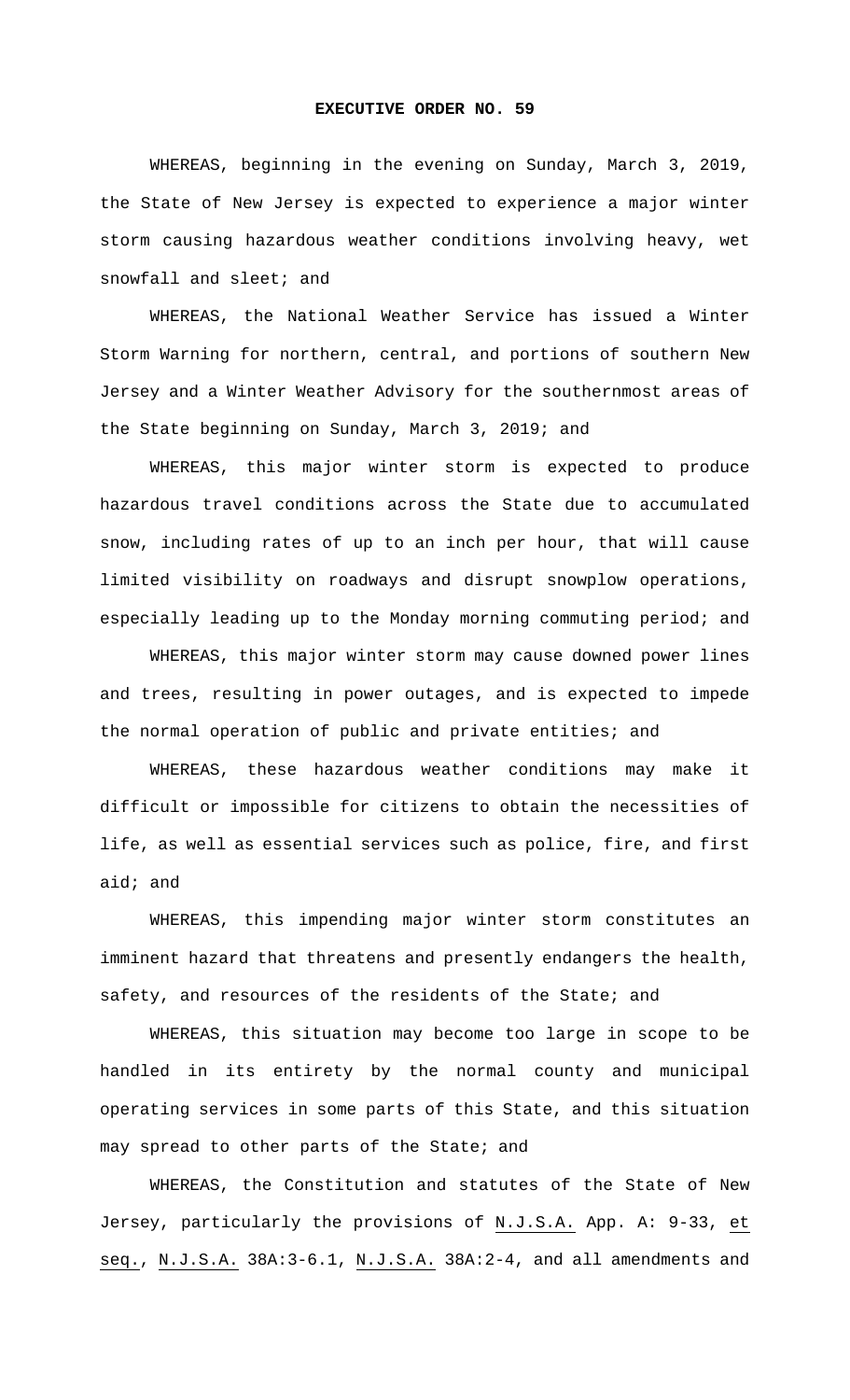supplements thereto, confer upon the Governor of the State of New Jersey certain emergency powers;

NOW, THEREFORE, I, PHILIP D. MURPHY, Governor of the State of New Jersey, in order to protect the health, safety, and welfare of the people of the State of New Jersey DO DECLARE and PROCLAIM that a State of Emergency exists throughout the State of New Jersey, effective at 3:00 p.m. on March 3, 2019; and I hereby ORDER and DIRECT the following:

1. I authorize and empower the State Director of Emergency Management, who is the Superintendent of State Police, to implement the State Emergency Operations Plan and to direct the activation of county and municipal emergency operations plans, as necessary, and to coordinate the recovery effort from this emergency with all governmental agencies, volunteer organizations, and the private sector.

2. I authorize and empower, in accordance with N.J.S.A. App. A:9-33, et seq., as supplemented and amended, the State Director of Emergency Management, who is the Superintendent of State Police, through the police agencies under his control, to determine and control the direction of the flow of vehicular traffic on any State or interstate highway, municipal or county road, and any access road, including the right to detour, reroute, or divert any or all traffic and to prevent ingress or egress from any area that, in the State Director's discretion, is deemed necessary for the protection of the health, safety, and welfare of the public, and to remove parked or abandoned vehicles from such roadways as conditions warrant.

2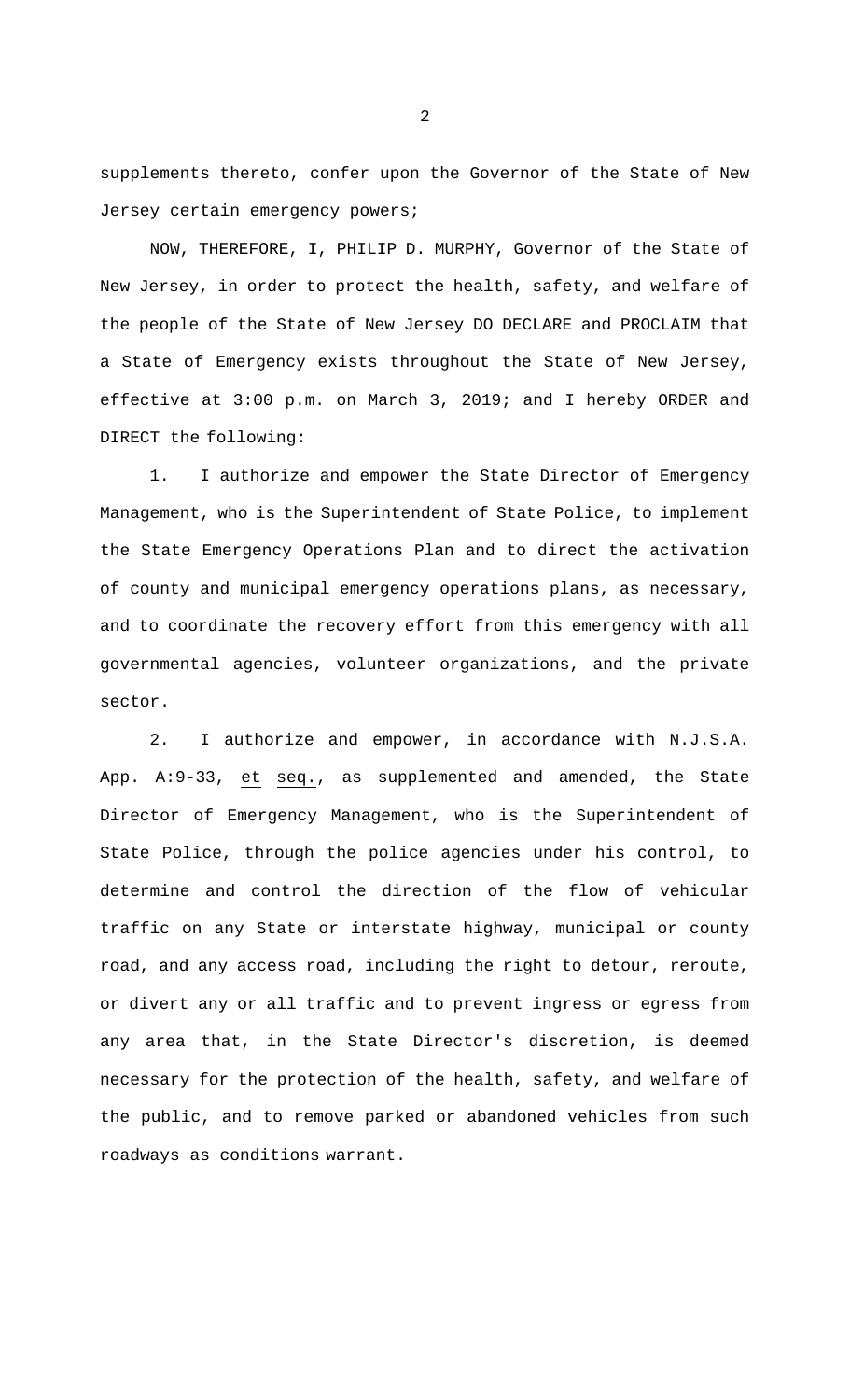3. I authorize and empower the Attorney General, pursuant to the provisions of N.J.S.A. 39:4-213, acting through the Superintendent of State Police, to determine and control the direction of the flow of vehicular traffic on any State or interstate highway, municipal or county road, and any access road, including the right to detour, reroute, or divert any or all traffic, to prevent ingress or egress, and to determine the type of vehicle or vehicles to be operated on such roadways. I further authorize all law enforcement officers to enforce any such order of the Attorney General or Superintendent of State Police within their respective municipalities.

4. I authorize and empower the State Director of Emergency Management to order the evacuation of all persons, except for those emergency and governmental personnel whose presence the State Director deems necessary, from any area where their continued presence would present a danger to their health, safety, or welfare because of the conditions created by this emergency.

5. I authorize and empower the State Director of Emergency Management to utilize all facilities owned, rented, operated, and maintained by the State of New Jersey to house and shelter persons who may need to be evacuated from a residence, dwelling, building, structure, or vehicle during the course of this emergency.

6. I authorize and empower the executive head of any agency or instrumentality of the State government with authority to promulgate rules to waive, suspend, or modify any existing rule, where the enforcement of which would be detrimental to the public welfare during this emergency, notwithstanding the provisions of the Administrative Procedure Act or any law to the contrary for the duration of this Executive Order, subject to my prior approval

3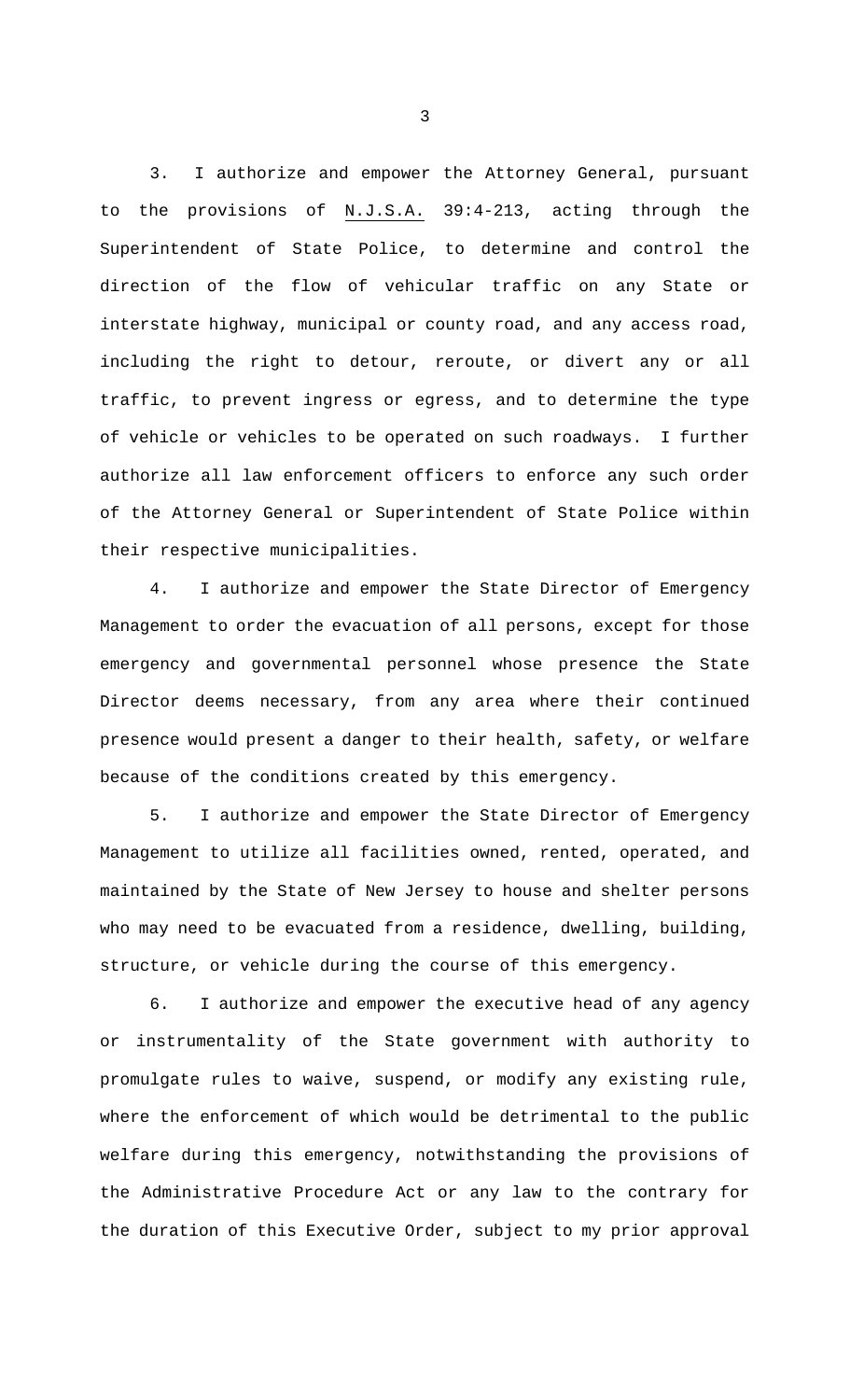and in consultation with the State Director of Emergency Management. Any such waiver, modification, or suspension shall be promulgated in accordance with N.J.S.A. App. A:9-45.

7. I authorize and empower the Adjutant General, in accordance with N.J.S.A. 38A:2-4 and N.J.S.A. 38A:3-6.1, to order to active duty such members of the New Jersey National Guard who, in the Adjutant General's judgment, are necessary to provide aid to those localities where there is a threat or danger to the public health, safety, and welfare and to authorize the employment of any supporting vehicles, equipment, communications, or supplies as may be necessary to support the members so ordered.

8. In accordance with the N.J.S.A. App. A:9-34 and N.J.S.A. App. A:9-51, I reserve the right to utilize and employ all available resources of the State government and of each and every political subdivision of the State, whether of persons, properties, or instrumentalities, and to commandeer and utilize any personal services and any privately-owned property necessary to protect against this emergency.

9. In accordance with N.J.S.A. App. A:9-40, no municipality, county, or any other agency or political subdivision of this State shall enact or enforce any order, rule, regulation, ordinance, or resolution which will or might in any way conflict with any of the provisions of this Order, or which will in any way interfere with or impede the achievement of the purposes of this Order.

10. It shall be the duty of every person or entity in this State or doing business in this State and of the members of the governing body and every official, employee, or agent of every political subdivision in this State and of each member of all other

4